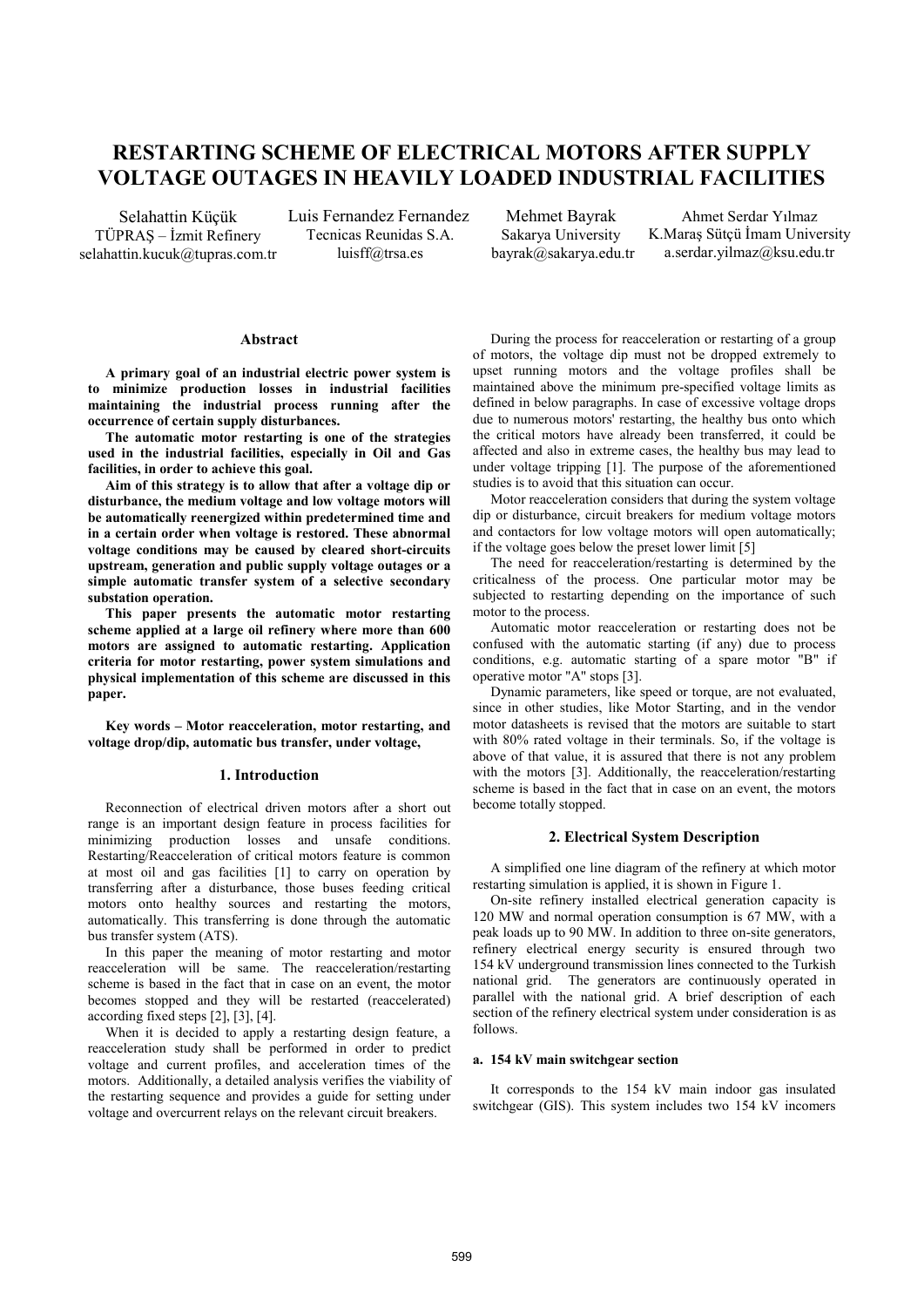from Turkish utility company and two feeders 154/34.5 kV power transformers.

## **b. Generation section**

It corresponds to the generation section at 11 and 34.5 kV level. This subsystem includes;

Two gas turbine driven generators which are 39.54 MW, 11 kV each. One steam turbine driven generator which is 41.31 MW, 11 kV. Three independent 11 kV switchgears with the generators circuits breakers. One 34.5 kV, 2500 A switchgear, double bus bar type, with main and reserve busses.



**Fig. 1.** Simplified one line diagram of the refinery.

#### **c. Main distribution section**.

It corresponds to the Distribution section at 34.5 kV level. This subsystem includes one 34.5 kV Switchgear, and double main and reserve bus bar.

This switchgear includes four incomers (two from 34.5 kV generation bus-bar and two from 154 kV switchgear through 154/36 kV transformers, plus a number of outgoing feeders to the Refinery process substations.

In order to limit the short circuit current level to earth and give the ground reference under island conditions, this switchgear is connected to ground through Zig-Zag earthing transformers and earthing resistors.

## **d. Substations section**

Process plant substations include the step-down transformers which are supplied by dual 34.5 kV feeders coming from main 34.5 the kV distribution switchgear. Depending on the process plant load size and profile, there are two types of medium voltage levels ( 11 and 6.3 kV) for drives and for motors, and also one low voltage (LV) level for motors (0.69 or 0.4 kV). There is also a low voltage level for services (0.4 kV).

A secondary selective scheme is used to feed the loads, via step down transformers. If a service bus is de-energized by other than a busbar or incomer protection lockout, the tie-breaker closes automatically in accordance with the automatic transfer system (ATS) philosophy [6].

Basically, the bus transfer is initiated by an under voltage condition on either of left and right hand side buses. Based on the dual secondary distribution system configuration, the outage in one of two incoming feeders, say due to a fault on the cable or transformer and subsequent isolation of the feeder, will trigger an undervoltage transfer. As a result, after the transfer the two busbars are supplied by the remaining healthy feeder and all preselected motors will get subjected to an automatic restarting sequence.

Tie-breaker on medium voltage (MV) switchgears under normal conditions, it is normally selected as "close" position in order to get supply continuity during failure of one of incoming feeders. The operation with tie-breaker "open" is also allowed and under this condition an automatic transfer system (ATS) becomes active in case the loss on one of the incomers. All feeders and transformers are sized to continuously carry the full loads of both left and right hand busses when one feeder becomes out of operation. According to this design, MV voltage motors can only be re-started in accordance with pre-selected order after voltage recovery one of two feeders.

Provided that voltage on the de-energized bus is restored with power from the alternate bus within a pre-established time (e.g. eight seconds); all critical motors on the bus are automatically restarted according to priority order and time intervals.

On the other hand, low voltage motor control centers (MCCs), the tie-breaker in normal operation is chosen as "open" position. Low voltage (LV) electrical system feeders, transformers etc., are also designed considering to carry the full loads of both left and right hand busses when one feeder become out of operation.. Similar that in MV, all critical motors on the bus are automatically restarted according to priority order and time intervals, always that voltage on the de-energized bus is restored within the pre-established time.

In low voltage, there are also emergency switchboards (not indicated in Fig. 1), whose purpose is to supply essential loads through emergency diesel-generators (EDG) when the industrial facility electrical system is in a blackout. These LV Emergency switchboards are composed of a single busbar with two normal power supply incomers and one incomer from the emergency diesel-generator. Only one of three incomers is in service at once.

#### **3. Essentials of Designing Process**

# **3.1. General**

The necessity for restarting is determined by the criticalness of the overall process conditions. One particular motor may be subjected to reacceleration depending on the importance of such motor to the process conditions. Motors restarting priority is classified as shown in Table 1 [1], [3].

If restarting is specified for a motor, this shall restart automatically only if it was running prior to the supply voltage dip [7], and if supply voltage returns within a specified time (for example, eight seconds).

Motor involved in the reacceleration scheme will start in a specific fix step, where other motors also are starting simultaneously. Motors to be included in each step will be selected according to motor priority defined in Table 1 and the reacceleration/restarting studies.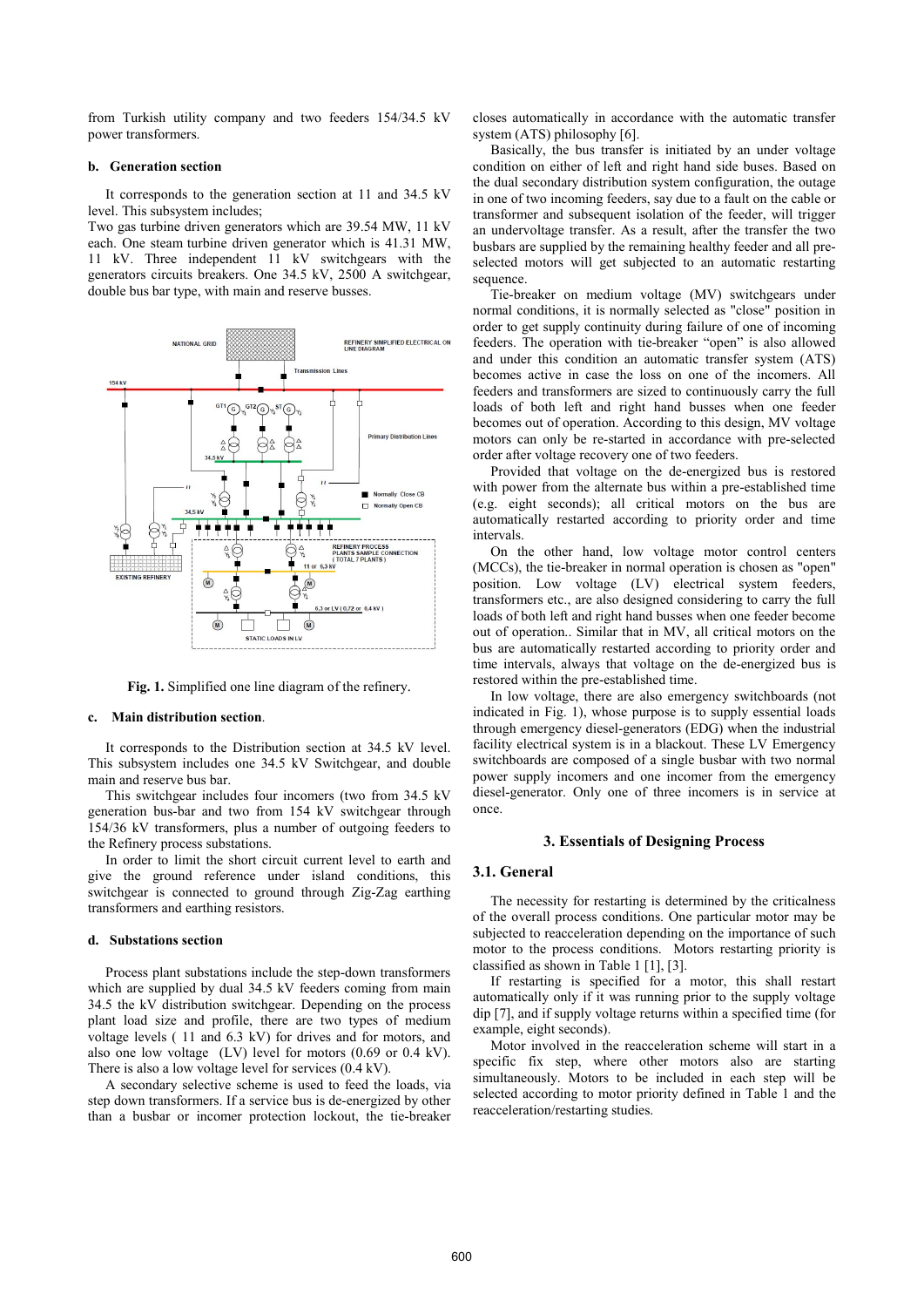Non-motor loads are not included in the reaccelerating /restarting scheme due the fact as per design conditions, they remain connected to their busbars after the disturbance.

| Priority<br>class | Need for automatic<br>restarting | <b>Basis</b>                                                                                                                                                                                                     |  |  |
|-------------------|----------------------------------|------------------------------------------------------------------------------------------------------------------------------------------------------------------------------------------------------------------|--|--|
| A                 | <b>High Priority</b>             | Safety and/or safe plant. Drives<br>that, if lost, could<br>cause<br>damage to the process<br>equipment, such as furnace<br>charge pumps whose loss could<br>cause overheating or coking of<br>the furnace tubes |  |  |
| R                 | Middle Priority                  | Risk of production loss. Drives<br>that, if lost, lead to relieving<br>conditions e.g., tower feed<br>pumps, reflux pumps, etc.                                                                                  |  |  |
| C                 | No priority                      | Unnecessary but desirable.<br>Drives which, if lost for any<br>length of time would cause<br>operation upset or shutdown,<br>such as powerhouse boiler feed<br>water drives.                                     |  |  |
| NA                | Not applicable/<br>Not required  | Manual re-start is enough or<br>automatic restart is not possible<br>to operational constraints.                                                                                                                 |  |  |

#### **3.2. Calculation basis**

The simulation applied to the restarting of the critical drives/motors is made under the following operation network configurations [3] that represent the worst operational case:

**a.**Minimum short-circuit current system configuration.

•All three generators at co-Generation plant out of service. •Only one main power transformer  $(154/34.5 \text{ kV})$  supplying the load of refinery facilities.

•At process unit substations, medium and low voltage switchboards tie circuit breaker closed, with one incoming line supplying total connected load.

•LV emergency switchboards were considered with only one normal feeder supplying the total load connected to the switchboard.

•Minimum short circuit power of 1193 MVA at 154 kV utility system bus is used to simulate the external power system.

**b.**Emergency switchboards are supplied only by the corresponding diesel-generators when industrial facility electrical system is blackout.

A commercial electrical software program was used for motor restarting analyses with the above assumptions. This program have the capacity to simulate a several simultaneous motor starting in one run, with monitoring of large number of parameters, and thus facilitate assessing the full impact of successive large scale motor restarts. Generators, governors and excitation systems were modelled in detail. The electrical distribution system database was used for system modeling. One line diagrams, datasheets, test reports, nameplate data etc. are also as used the part of the database. The national grid, which

minimum short circuit power is given above, is represented by an equivalent symbol at the ends of the 154 kV transmission lines. The model for induction motors was selected from the vendor information data sheets.

## **3.3. Motor restarting sequence**

The allowable voltage restore time for motor drive restarting to carry on operation in refinery in safe conditions is eight seconds for switchgears feed from normal supplies. In emergency switchboards, the restoring time is a bit longer in order to consider the starting time of the emergency diesel generator. If voltage is not restored to the buses within the preestablished time, the reacceleration scheme will be disable for such motors. If on the other hand, voltage is detected within of such pre-established time, individual timers on LV motor control centers and relays on MV circuit breakers, one for each motor, begin timing and eventually restart the motors in the presetting sequence. Any motor that was not operating initially (before the disturbance) is not restarted [7].

| <b>Table 2.</b> Nominal connected motor load restarted on each     |
|--------------------------------------------------------------------|
| reacceleration step of refinery substations, after a               |
| general system voltage outage and recovery within<br>eight seconds |

| Time Delay<br>(seconds)<br>Step |              | Nominal connected motor load restarted on each<br>step<br>(kW) |                |                |                          |                          |                |
|---------------------------------|--------------|----------------------------------------------------------------|----------------|----------------|--------------------------|--------------------------|----------------|
|                                 |              | $SS-1$                                                         | $SS-2$         | $SS-3$         | $SS-4$                   | $SS-5$                   | $SS-6$         |
| $\mathbf{0}$                    | $\mathbf{0}$ | 2458                                                           | 313            | 288            | 390                      | 103                      | 985            |
| $\mathbf{1}$                    | 5            | 75                                                             | $\overline{a}$ | ÷,             | 79                       | 514                      | $\overline{a}$ |
| $\overline{\mathbf{c}}$         | 10           | 1092                                                           | 1693           | 660            | 1225                     | 234                      | 30             |
| 3                               | 15           | $\blacksquare$                                                 | 90             | 30             | 625                      | $\overline{a}$           | $\overline{a}$ |
| $\overline{4}$                  | 20           | 500                                                            | 135            | 160            | 180                      | 208                      | 1400           |
| 5                               | 25           | ÷.                                                             | 90             |                | 1780                     | $\frac{1}{2}$            | 510            |
| 6                               | 30           | 491                                                            | 500            | 1400           | 250                      | ÷,                       | 2030           |
| $\overline{7}$                  | 35           | $\overline{a}$                                                 | 90             |                | 1320                     | $\frac{1}{2}$            | $\overline{a}$ |
| 8                               | 40           | 431                                                            | 773            | 100            | 555                      | 1660                     | 880            |
| 9                               | 45           |                                                                | 1297           | $\overline{a}$ | 555                      | $\overline{a}$           |                |
| 10                              | 50           |                                                                | 744            | ÷,             | 338                      | 1680                     |                |
| 11                              | 55           |                                                                | 590            | $\overline{a}$ | 654                      | $\overline{a}$           |                |
| 12                              | 60           |                                                                | 250            | 669            | 552                      | 560                      |                |
| 13                              | 65           |                                                                |                | 53             | $\overline{\phantom{a}}$ |                          |                |
| 14                              | 70           |                                                                |                | 530            | 2766                     | 148                      |                |
| 15                              | 75           |                                                                |                |                | 3                        | $\blacksquare$           |                |
| 16                              | 80           |                                                                |                |                | 180                      | 783                      |                |
| 17                              | 85           |                                                                |                |                |                          | 400                      |                |
| 18                              | 90           |                                                                |                |                | 295                      | $\overline{\phantom{a}}$ |                |
| 19                              | 95           |                                                                |                |                | 90                       | ÷,                       |                |
| 20                              | 100          |                                                                |                |                |                          | $\overline{\phantom{0}}$ |                |
| 21                              | 105          |                                                                |                |                |                          | ÷.                       |                |
| 22                              | 110          |                                                                |                |                |                          | 221                      |                |

Since the motors stop before being transferred to healthy bus and restarted, they draw their locked rotor currents [1] when restarted. Without setting time interval, any attempt to restart all motor simultaneously either in individual buses or in whole plant could cause partial or a plant wide power failure [1], [3].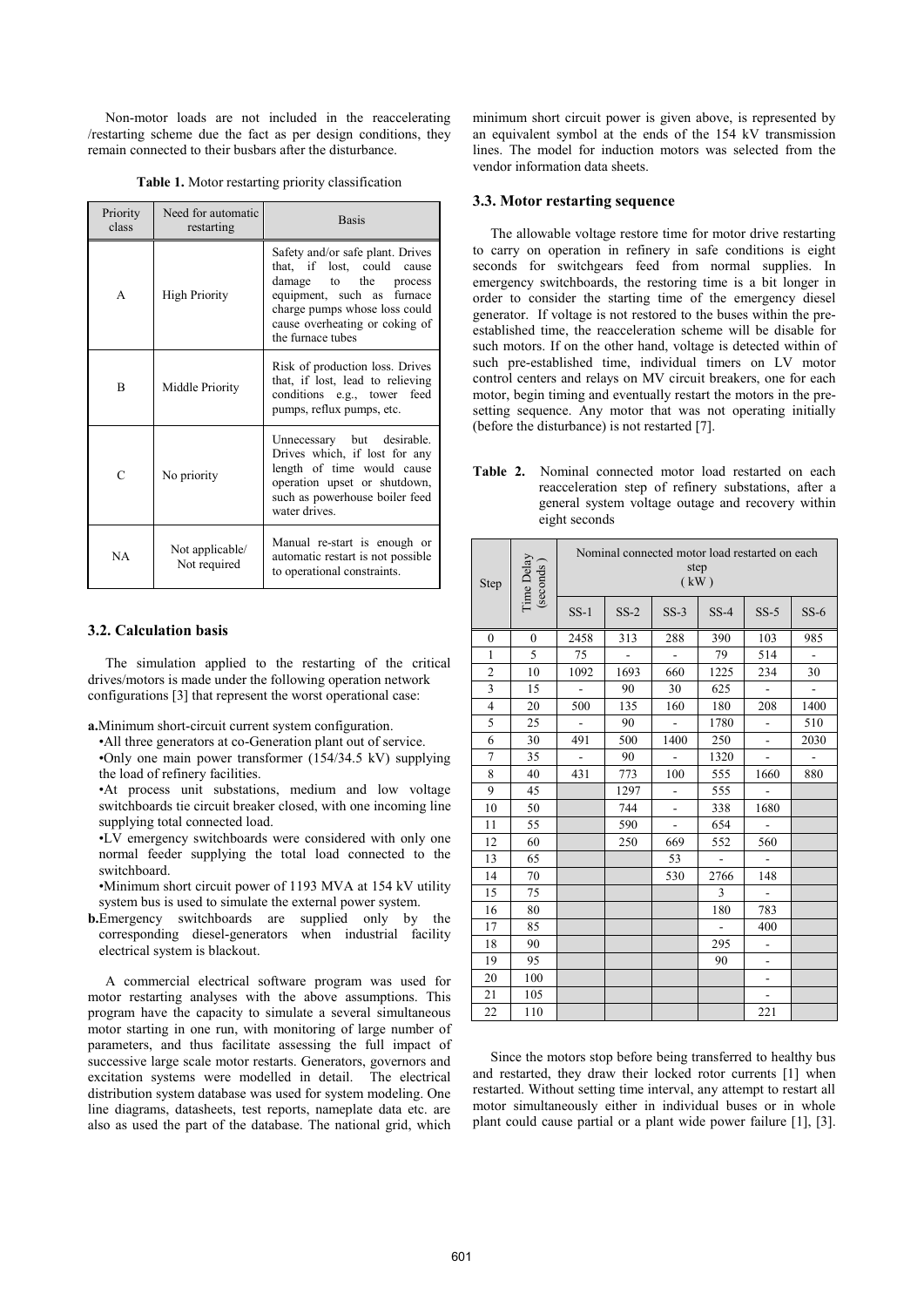In order to prevent total system collapse due to multiple motors restarting simultaneously [8], critical motors are grouped in an order based on the process categories as discussed previously in paragraph 3.1. In order to maintain the operations in a safe and orderly manner, restarting steps are selected depending on plant complexity and connected load size, in accordance with simulation results performed in the motor reacceleration study. The number of steps, time intervals and nominal connected motor load on each step of the refinery substations are shown in Table 2. Timing for the various steps has been set to provide a minimum interval of five seconds between each successive start; this time is sufficient according the power system studies and the protective relaying coordination.

The total time to reenergize a motor is the sum of three factors [1]:

First one is the intentional time delay for the operating time of the under voltage relay, which trips the incoming breaker.

Secondly, there is non-intentional time delay imposed on the closure of the bus tie-breaker or starting of the Emergency Generator.

Finally, after the bus tie is closed or the emergency diesel generator started and voltage returns to the busbar, the starting sequence mentioned above, adds the step delay time for reenergize and restart the motor.

As explained above, in order to avoid the overload and excessive voltage drop effect of each restarting, five seconds between step intervals has been selected.

The loads given in Table 2 shows only motor loads subjected to reacceleration/restarting. Non-motor loads like lighting, electrical heat tracing, heating, ventilating and air conditioning etc. are not included in the above list.

#### **4. Development of Motor Restarting Simulation**

There are 823 motors from kW to MW range in the refinery complex, where 622 of them may be subjected to restart after voltage dips, outages, or bus transfers. Although the restarting simulation is applied to the overall system and to all six substations at the same time, for simplicity of this paper, only will be submitted the simulation results and restarting operation sequence for substation SS-1, nevertheless, the same criteria is applied for all remaining substations.

In case of overall voltage failure in substation SS-1 which is supplied over 34.5/6.6 kV transformers, and voltage is restored within eight seconds, medium and low voltage motors are restarted in the order given in Tables 2 and 3. The similar restarting sequences are used in case of partial outages in the different busbar sections that form the substation SS-1.

Motor restarting priority and step order is defined in close cooperation with the process and operation engineers during the engineering phase to gather more reliable operation and safe motor restarting.

Initial result simulations obtained with the motor reacceleration study, are revised together the process and operation engineers in order to evaluate their suitability from operational point of view. Changes in the motors step order are normally recommended in such multidisciplinary meetings and therefore new simulations are repeated in order to guarantee that there is not any excessive voltage drop in load buses. The final results are the one summarized in Tables 2 and 3.

The number of motors restarted and nominal power in each step of substation SS-1 is shown in Table 3.

|                             |  |  | <b>Table 3.</b> Number of motors restarted in SS-1 and total motor |  |  |  |
|-----------------------------|--|--|--------------------------------------------------------------------|--|--|--|
| load connected in each step |  |  |                                                                    |  |  |  |

| Step           | Time Delay<br>(seconds ) | Number of motors<br>restarted<br>(Including three)<br>MW motors) | Nominal connected motor<br>load on each step<br>(kW) |  |  |  |
|----------------|--------------------------|------------------------------------------------------------------|------------------------------------------------------|--|--|--|
| $\theta$       | 0                        | 26                                                               | 2458                                                 |  |  |  |
|                | 5                        |                                                                  | 75                                                   |  |  |  |
| $\overline{2}$ | 10                       | 14                                                               | 1092                                                 |  |  |  |
| 3              | 15                       |                                                                  |                                                      |  |  |  |
| 4              | 20                       | $\overline{2}$                                                   | 500                                                  |  |  |  |
| 5              | 25                       |                                                                  |                                                      |  |  |  |
| 6              | 30                       | 18                                                               | 491                                                  |  |  |  |
| 7              | 35                       |                                                                  |                                                      |  |  |  |
| 8              | 40                       | 32                                                               | 431                                                  |  |  |  |

Voltage profiles of buses during a complete motors restarting sequence in substation SS-1 in accordance with paragraph 3.2.b, it is shown in Figure 2 for medium voltage busbars and Figure 3 for low voltage busbars.



**Fig. 2.** MV switchgear voltage profile of substation SS-1 during MV and LV motors' restarting.



**Fig. 3.** LV motor control center voltage profile of substation SS-1 during low voltage motors' restarting.

As seen from figures 2 and 3, a sharp voltage drop magnitude and duration in both MV switchgear and LV switchgear is occurred in the first step due to highest motor load group restarting plus the fixed non-motor loads that remain connected. The total motor starting load in the first step, as seen from Table 2 is 4537 kW (2458 kW in SS-1 and 2079 kW in remaining SSs). The voltage at the busbar and motors is over the permissible value given paragraph 3.2 (85% busbars, 80% motors). The voltage drop and voltage profile in the remaining steps are also over the permissible values. Since the total time of the complete restarting sequence for the overall refinery is long (near 2 minutes), Figure 2 and as a consequence Figure 3 shows also the response of the on-load tap changers (OLTC) of